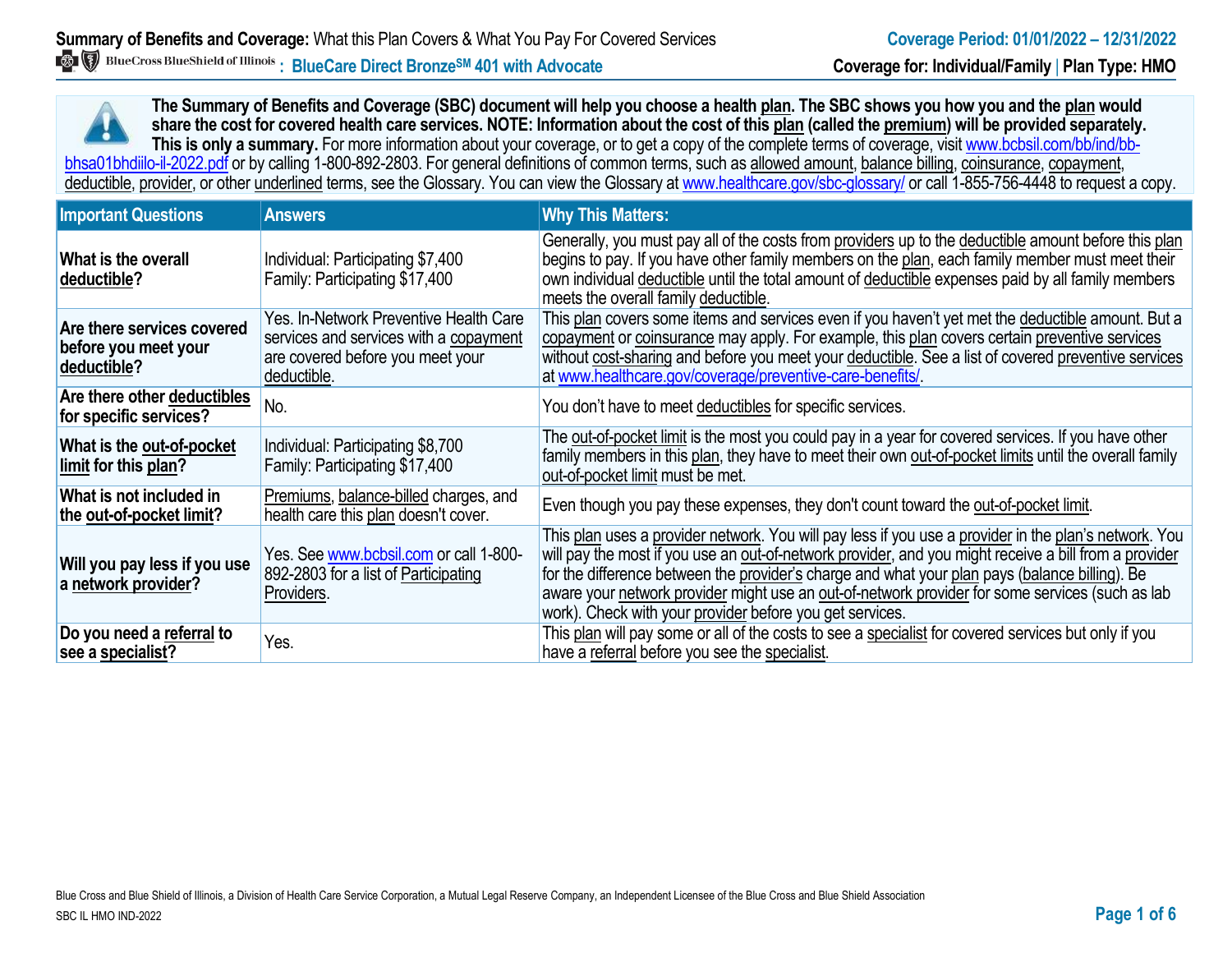

All **copayment** and **coinsurance** costs shown in this chart are after your **deductible** has been met, if a **deductible** applies.

| <b>Common</b>                         |                                                     | <b>What You Will Pay</b>                                                           |                                                              |                                                                                                                                                                    |  |
|---------------------------------------|-----------------------------------------------------|------------------------------------------------------------------------------------|--------------------------------------------------------------|--------------------------------------------------------------------------------------------------------------------------------------------------------------------|--|
| <b>Medical Event</b>                  | <b>Services You May Need</b>                        | <b>Participating Provider</b><br>(You will pay the least)                          | <b>Non-Participating Provider</b><br>(You will pay the most) | Limitations, Exceptions, & Other<br><b>Important Information</b>                                                                                                   |  |
|                                       | Primary care visit to treat an<br>injury or illness | \$65/visit; deductible does not apply                                              | <b>Not Covered</b>                                           | None                                                                                                                                                               |  |
| If you visit a health care            | Specialist visit                                    | \$105/visit; deductible does not apply                                             | <b>Not Covered</b>                                           | Referral required.                                                                                                                                                 |  |
| provider's office or<br><b>clinic</b> | Preventive care/screening/<br>immunization          | No Charge; deductible does not apply Not Covered                                   |                                                              | You may have to pay for services that<br>aren't preventive. Ask your provider if the<br>services needed are preventive. Then<br>check what your plan will pay for. |  |
| If you have a test                    | work)                                               | Diagnostic test (x-ray, blood \$100/lab, \$150/X-Ray; deductible<br>does not apply | <b>Not Covered</b>                                           | Referral required.                                                                                                                                                 |  |
|                                       | Imaging (CT/PET scans,<br>MRI <sub>s</sub> )        | \$300/test; deductible does not apply                                              | <b>Not Covered</b>                                           | Referral required.                                                                                                                                                 |  |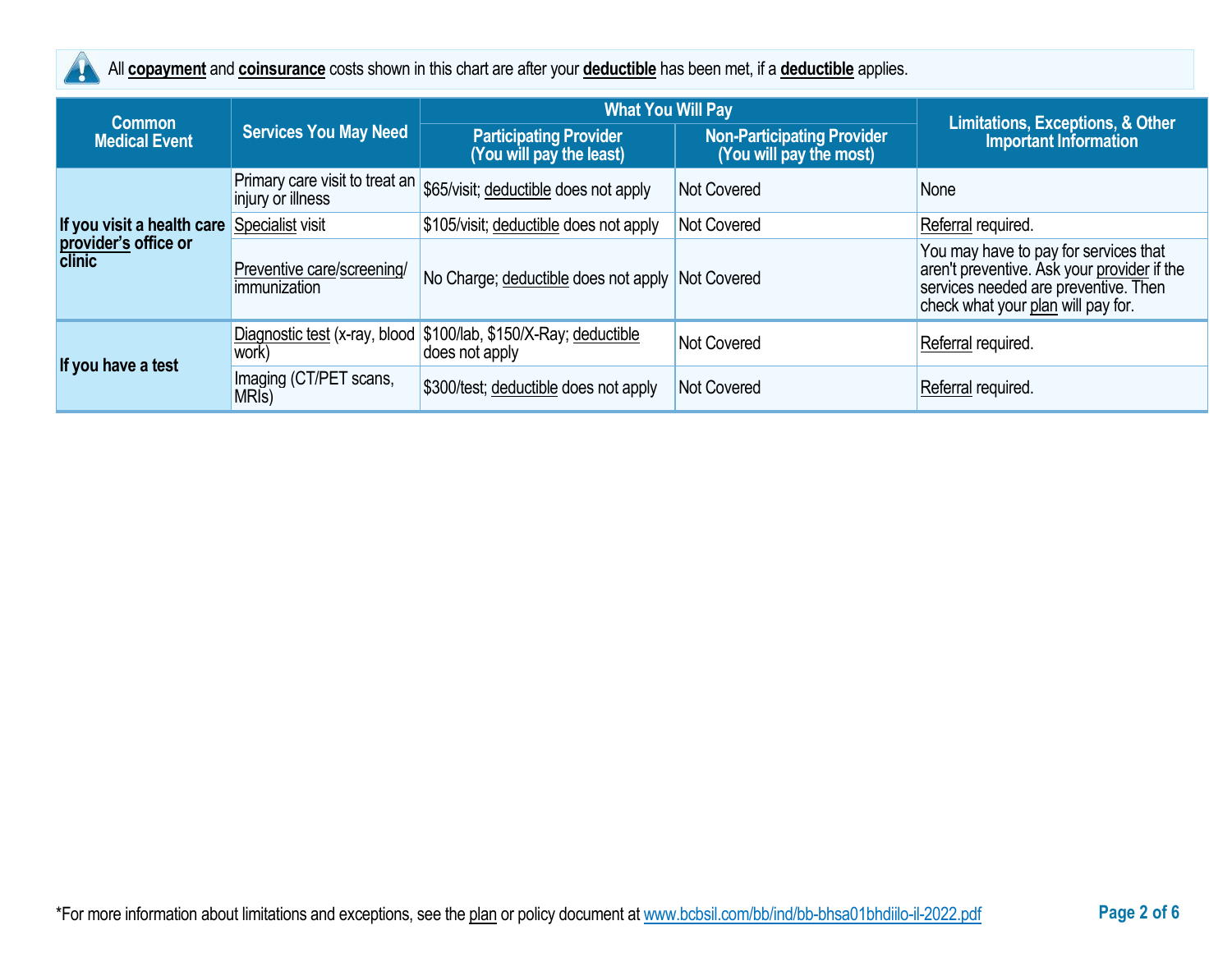| <b>Common</b>                                        |                                                   | <b>Limitations, Exceptions, &amp; Other</b>               |                                                              |                                                                                                            |
|------------------------------------------------------|---------------------------------------------------|-----------------------------------------------------------|--------------------------------------------------------------|------------------------------------------------------------------------------------------------------------|
| <b>Services You May Need</b><br><b>Medical Event</b> |                                                   | <b>Participating Provider</b><br>(You will pay the least) | <b>Non-Participating Provider</b><br>(You will pay the most) | <b>Important Information</b>                                                                               |
|                                                      | Preferred generic drugs                           | 10% coinsurance                                           | Not Covered                                                  | Limited to a 30-day supply at retail (or a 90-<br>day supply at a network of select retail                 |
| If you need drugs to<br>treat your illness or        | Non-preferred generic<br>drugs                    | 15% coinsurance                                           | <b>Not Covered</b>                                           | pharmacies). Up to a 90-day supply at mail<br>order. Specialty drugs limited to a 30-day<br>supply.        |
| condition                                            | Preferred brand drugs                             | 20% coinsurance                                           | <b>Not Covered</b>                                           | Payment of the difference between the cost<br>of a brand name drug and generic may also                    |
| More information about<br>prescription drug          | Non-preferred brand drugs                         | 30% coinsurance                                           | Not Covered                                                  | be required if a generic drug is available.                                                                |
| coverage is available at                             | Preferred specialty drugs                         | 40% coinsurance                                           | Not Covered                                                  | The amount you may pay per 30-day<br>supply of a covered insulin drug,                                     |
| www.bcbsil.com/rx22h                                 | Non-preferred specialty<br><u>drugs</u>           | 50% coinsurance                                           | Not Covered                                                  | regardless of quantity or type, shall not<br>exceed \$100, when obtained from a<br>Participating Pharmacy. |
| If you have outpatient                               | Facility fee (e.g.,<br>ambulatory surgery center) | \$300/visit plus 50% coinsurance                          | <b>Not Covered</b>                                           | Referral required.<br>For Outpatient Infusion Therapy, see your                                            |
| surgery                                              | Physician/surgeon fees                            | \$150/visit; deductible does not apply                    | Not Covered                                                  | benefit booklet* for details.                                                                              |
|                                                      | <b>Emergency room care</b>                        | \$1,000/visit plus 50% coinsurance                        | \$1,000/visit plus 50% coinsurance                           | Per occurrence copayment waived upon<br>inpatient admission.                                               |
| If you need immediate<br><b>medical attention</b>    | Emergency medical<br>transportation               | 50% coinsurance                                           | 50% coinsurance                                              | None                                                                                                       |
|                                                      | Urgent care                                       | \$105/visit; deductible does not apply                    | Not Covered                                                  | Must be affiliated with member's chosen<br>medical group or referral required.                             |
| If you have a hospital                               | Facility fee (e.g., hospital<br>room)             | \$850/day; deductible does not apply                      | <b>Not Covered</b>                                           | Referral required.                                                                                         |
| stay                                                 | Physician/surgeon fees                            | No Charge; deductible does not apply                      | Not Covered                                                  | Referral required.                                                                                         |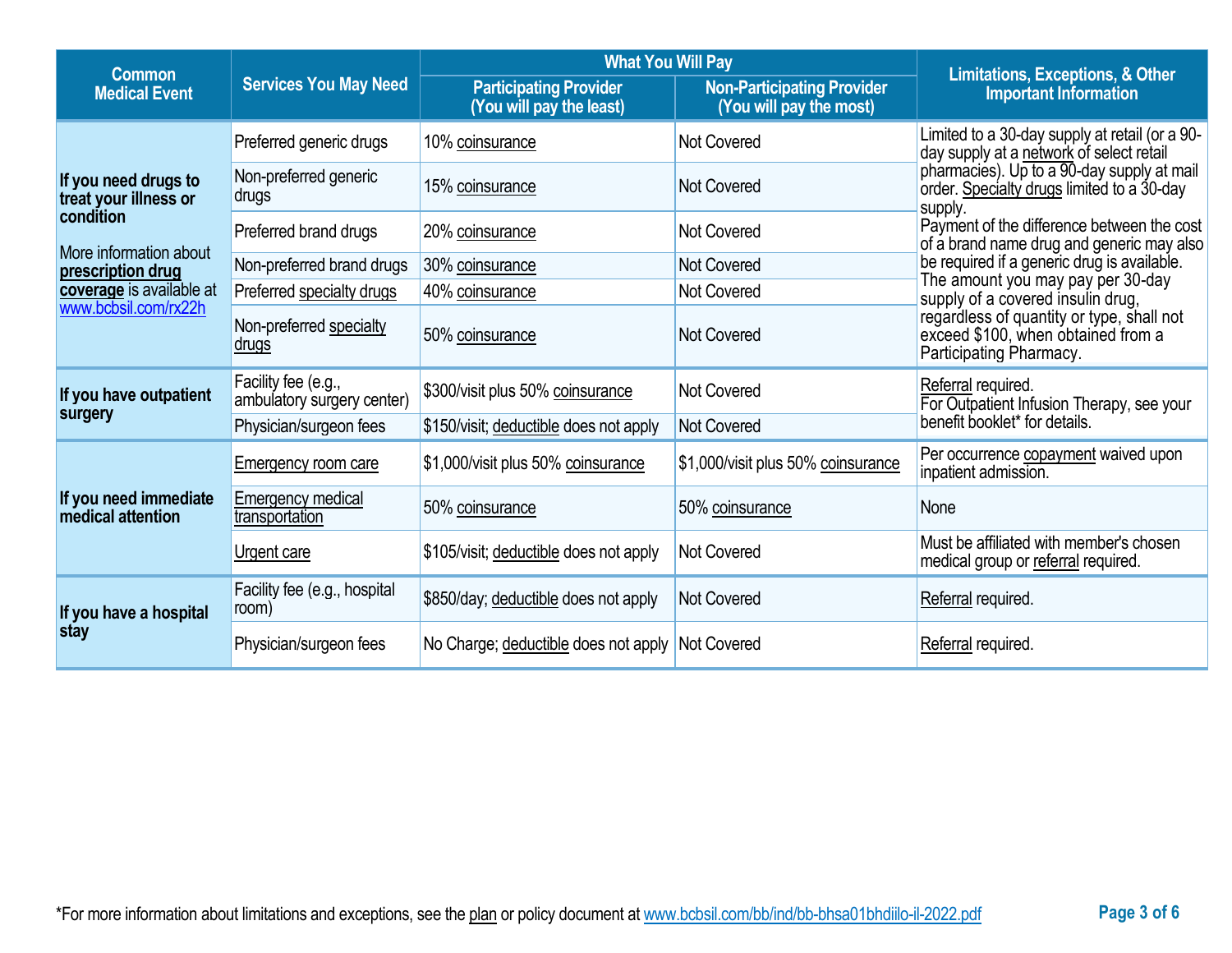| <b>Common</b>                                                                      |                                              | <b>What You Will Pay</b>                                                                             |                                                              |                                                                                                                                 |
|------------------------------------------------------------------------------------|----------------------------------------------|------------------------------------------------------------------------------------------------------|--------------------------------------------------------------|---------------------------------------------------------------------------------------------------------------------------------|
| <b>Medical Event</b>                                                               | <b>Services You May Need</b>                 | <b>Participating Provider</b><br>(You will pay the least)                                            | <b>Non-Participating Provider</b><br>(You will pay the most) | Limitations, Exceptions, & Other<br><b>Important Information</b>                                                                |
| If you need mental<br>health, behavioral<br>health, or substance<br>abuse services | Outpatient services                          | \$65/office visits; deductible does not<br>apply<br>50% coinsurance for other outpatient<br>services | <b>Not Covered</b>                                           | Referral required. Telepsychiatry benefits<br>are available; see your benefit booklet* for<br>details.                          |
|                                                                                    | Inpatient services                           | \$850/day; deductible does not apply                                                                 | <b>Not Covered</b>                                           | Referral required.                                                                                                              |
|                                                                                    | Office visits                                | Primary Care: \$65<br>Specialist: \$105; deductible does not<br>apply                                | Not Covered                                                  | Copayment applies to first prenatal visit<br>(per pregnancy). Cost sharing does not<br>apply for preventive services. Depending |
| If you are pregnant                                                                | Childbirth/delivery<br>professional services | No Charge; deductible does not apply                                                                 | <b>Not Covered</b>                                           | on the type of services, deductible may<br>apply. Maternity care may include tests and                                          |
|                                                                                    | Childbirth/delivery facility<br>services     | \$850/day; deductible does not apply                                                                 | <b>Not Covered</b>                                           | services described elsewhere in the SBC<br>(i.e., ultrasound).                                                                  |
|                                                                                    | Home health care                             | No Charge; deductible does not apply                                                                 | <b>Not Covered</b>                                           | Referral required.                                                                                                              |
| If you need help                                                                   | Rehabilitation services                      | \$70/visit; deductible does not apply                                                                | <b>Not Covered</b>                                           | Referral required.                                                                                                              |
| recovering or have                                                                 | Habilitation services                        | \$70/visit; deductible does not apply                                                                | <b>Not Covered</b>                                           |                                                                                                                                 |
| other special health<br>needs                                                      | Skilled nursing care                         | \$500/day; deductible does not apply                                                                 | <b>Not Covered</b>                                           | Referral required.                                                                                                              |
|                                                                                    | Durable medical equipment                    | No Charge; deductible does not apply                                                                 | Not Covered                                                  | Referral required.                                                                                                              |
|                                                                                    | Hospice services                             | 50% coinsurance                                                                                      | <b>Not Covered</b>                                           | Referral required.                                                                                                              |
|                                                                                    | Children's eye exam                          | No Charge; deductible does not apply                                                                 | <b>Not Covered</b>                                           | One visit per year. See your benefit<br>booklet* for details.                                                                   |
| If your child needs<br>dental or eye care                                          | Children's glasses                           | No Charge; deductible does not apply Not Covered                                                     |                                                              | One pair of glasses per year up to age 19.<br>See your benefit booklet* for details.                                            |
|                                                                                    | Children's dental check-up                   | Not Covered                                                                                          | <b>Not Covered</b>                                           | None                                                                                                                            |

# **Excluded Services & Other Covered Services:**

| Services Your Plan Generally Does NOT Cover (Check your policy or plan document for more information and a list of any other excluded services.) |                     |  |                                                    |                      |
|--------------------------------------------------------------------------------------------------------------------------------------------------|---------------------|--|----------------------------------------------------|----------------------|
| 10                                                                                                                                               | Acupuncture         |  | Long-term care                                     | Weight loss programs |
|                                                                                                                                                  | Dental care (Adult) |  | Non-emergency care when traveling outside the U.S. |                      |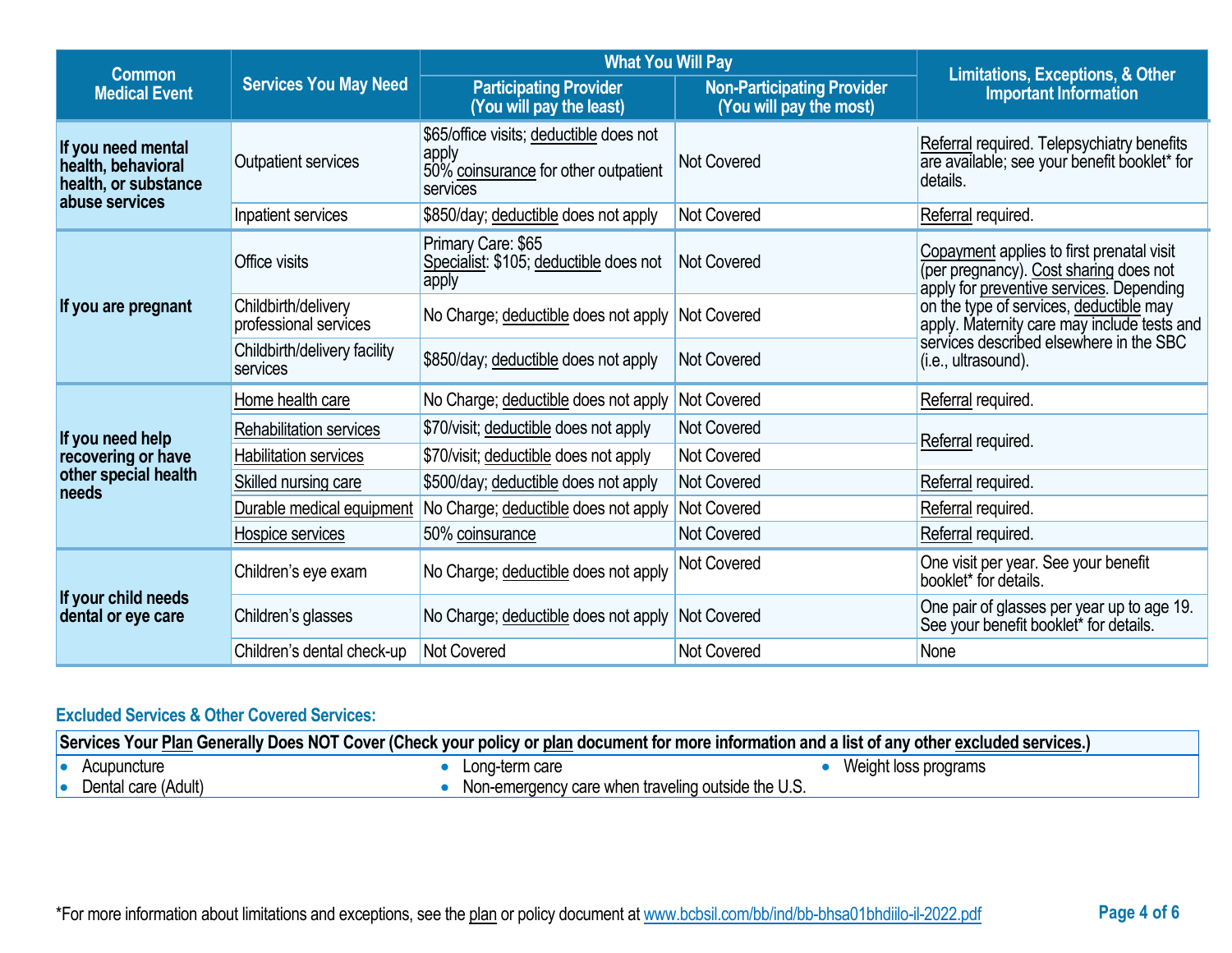| Other Covered Services (Limitations may apply to these services. This isn't a complete list. Please see your plan document.)                              |                                                                                                                                                                                                                                                                                                                                                                                                                                                                                                                                                                                   |  |  |  |
|-----------------------------------------------------------------------------------------------------------------------------------------------------------|-----------------------------------------------------------------------------------------------------------------------------------------------------------------------------------------------------------------------------------------------------------------------------------------------------------------------------------------------------------------------------------------------------------------------------------------------------------------------------------------------------------------------------------------------------------------------------------|--|--|--|
| Abortion care<br>Bariatric surgery<br>10<br>Chiropractic care (Chiropractic and Osteopathic<br>I۰<br>manipulation limited to 25 visits per calendar year) | Private-duty nursing (with the exception of inpatient<br>• Cosmetic surgery (only for the correction of congenital •<br>deformities or conditions resulting from accidental<br>private duty nursing)<br>injuries, scars, tumors, or diseases)<br>Routine eye care (Adult, 1 visit per benefit period)<br>Hearing aids (for children 1 per ear every 24 months,<br>Routine foot care (due to systemic disease and in<br>for adults up to \$2,500 per ear every 24 months)<br>connection with diabetes)<br>• Infertility treatment (covered for 4 procedures per<br>benefit period) |  |  |  |

Your Rights to Continue Coverage: There are agencies that can help if you want to continue your coverage after it ends. The contact information for those agencies is: the plan at 1-800-892-2803. You may also contact your state insurance department at 1-877-527-9431. Other coverage options may be available to you, too, including buying individual insurance coverage through the Health Insurance Marketplace. For more information about the Marketplace, visi[t www.HealthCare.gov](http://www.healthcare.gov/) or call 1-800-318-2596.

Your Grievance and Appeals Rights: There are agencies that can help if you have a complaint against your plan for a denial of a claim. This complaint is called a grievance or appeal. For more information about your rights, look at the explanation of benefits you will receive for that medical claim. Your plan documents also provide complete information on how to submit a claim, appeal, or a grievance for any reason to your plan. For more information about your rights, this notice, or assistance, contact: Blue Cross and Blue Shield of Illinois at 1-800-892-2803 or visit [www.bcbsil.com,](http://www.bcbsil.com/) or contact the U.S. Department of Labor's Employee Benefits Security Administration at 1866-444-EBSA (3272) or visit [www.dol.gov/ebsa/healthreform.](http://www.dol.gov/ebsa/healthreform) Additionally, a consumer assistance program can help you file your appeal. Contact the Illinois Department of Insurance at (877) 527-9431 or visi[t http://insurance.illinois.gov.](http://insurance.illinois.gov/)

### **Does this plan provide Minimum Essential Coverage? Yes**

Minimum Essential Coverage generally includes plans, health insurance available through the Marketplace or other individual market policies, Medicare, Medicaid, CHIP, TRICARE, and certain other coverage. If you are eligible for certain types of Minimum Essential Coverage, you may not be eligible for the premium tax credit.

### **Does this plan meet the Minimum Value Standards? Not Applicable**

If your plan doesn't meet the Minimum Value Standards, you may be eligible for a premium tax credit to help you pay for a plan through the Marketplace.

### **Language Access Services:**

Spanish (Español): Para obtener asistencia en Español, llame al 1-800-892-2803. Tagalog (Tagalog): Kung kailangan ninyo ang tulong sa Tagalog tumawag sa 1-800-892-2803. Chinese (中文): 如果需要中文的帮助,请拨打这个号码 1-800-892-2803. Navajo (Dine): Dinek'ehgo shika at'ohwol ninisingo, kwiijigo holne' 1-800-892-2803.

*To see examples of how this plan might cover costs for a sample medical situation, see the next section.*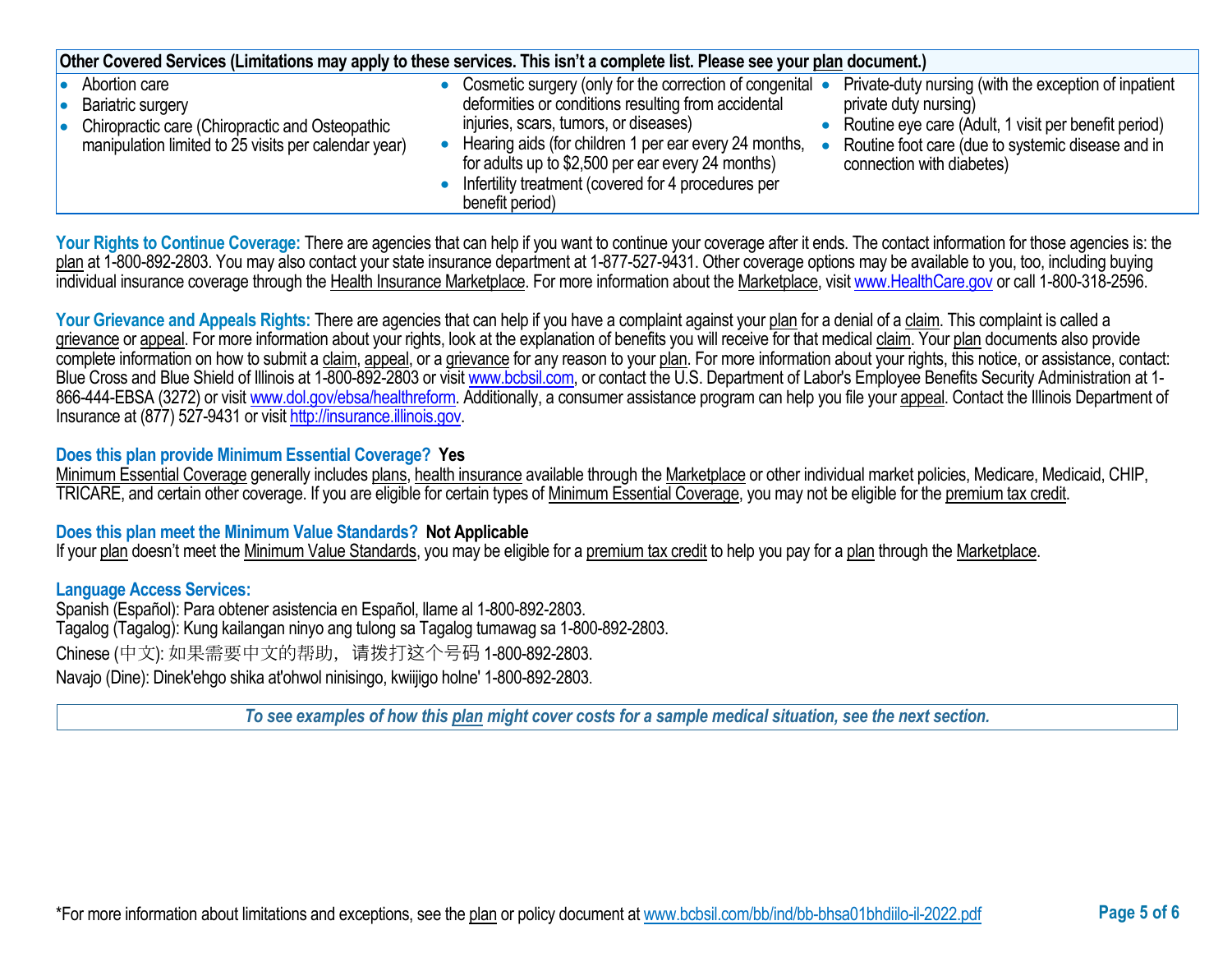## **About these Coverage Examples:**



**This is not a cost estimator.** Treatments shown are just examples of how this plan might cover medical care. Your actual costs will be different depending on the actual care you receive, the prices your providers charge, and many other factors. Focus on the cost-sharing amounts (deductibles, copayments and coinsurance) and excluded services under the plan. Use this information to compare the portion of costs you might pay under different health plans. Please note these coverage examples are based on self-only coverage.

## **Peg is Having a Baby** (9 months of in-network pre-natal care and a hospital delivery)

| $\blacksquare$ The plan's overall deductible | \$7,400 |
|----------------------------------------------|---------|
| ■ Specialist copayment                       | \$105   |
| <b>E</b> Hospital (facility) copayment       | \$850   |
| ■ Other coinsurance                          | 50%     |

# **This EXAMPLE event includes services like:**

Specialist office visits (*prenatal care)* Childbirth/Delivery Professional Services Childbirth/Delivery Facility Services Diagnostic tests (*ultrasounds and blood work)* Specialist visit *(anesthesia)* 

| <b>Total Example Cost</b> | \$12,700 |
|---------------------------|----------|
|                           |          |

## **In this example, Peg would pay:**

| <b>Cost Sharing</b>        |         |
|----------------------------|---------|
| Deductibles                | \$10    |
| Copayments                 | \$1,900 |
| Coinsurance                | \$0     |
| What isn't covered         |         |
| Limits or exclusions       | \$60    |
| The total Peg would pay is | \$1,970 |

# **Managing Joe's Type 2 Diabetes** (a year of routine in-network care of a wellcontrolled condition)

| ■ The plan's overall deductible        | \$7,400 |
|----------------------------------------|---------|
| ■ Specialist copayment                 | \$105   |
| <b>E</b> Hospital (facility) copayment | \$850   |
| Other coinsurance                      | 50%     |

## **This EXAMPLE event includes services like:**

Primary care physician office visits (*including disease education)* Diagnostic tests *(blood work)* Prescription drugs Durable medical equipment *(glucose meter)* 

# **Total Example Cost \$5,600**

### **In this example, Joe would pay:**

| <b>Cost Sharing</b>        |         |
|----------------------------|---------|
| Deductibles                | \$3,500 |
| Copayments                 | \$800   |
| Coinsurance                | \$0     |
| What isn't covered         |         |
| Limits or exclusions       | \$20    |
| The total Joe would pay is | \$4,320 |

## **Mia's Simple Fracture** (in-network emergency room visit and follow up care)

| ■ The plan's overall deductible | \$7,400 |
|---------------------------------|---------|
| ■ Specialist copayment          | \$105   |
| Hospital (facility) copayment   | \$850   |
| Other coinsurance               | 50%     |

### **This EXAMPLE event includes services like:**

Emergency room care *(including medical supplies)* Diagnostic test *(x-ray)* Durable medical equipment *(crutches)* Rehabilitation services *(physical therapy)*

| <b>Total Example Cost</b> | \$2,800 |
|---------------------------|---------|
|---------------------------|---------|

### **In this example, Mia would pay:**

| Cost Sharing               |         |  |
|----------------------------|---------|--|
| Deductibles                | \$1,400 |  |
| Copayments                 | \$1,000 |  |
| Coinsurance                | \$0     |  |
| What isn't covered         |         |  |
| Limits or exclusions       | \$0     |  |
| The total Mia would pay is | \$2,400 |  |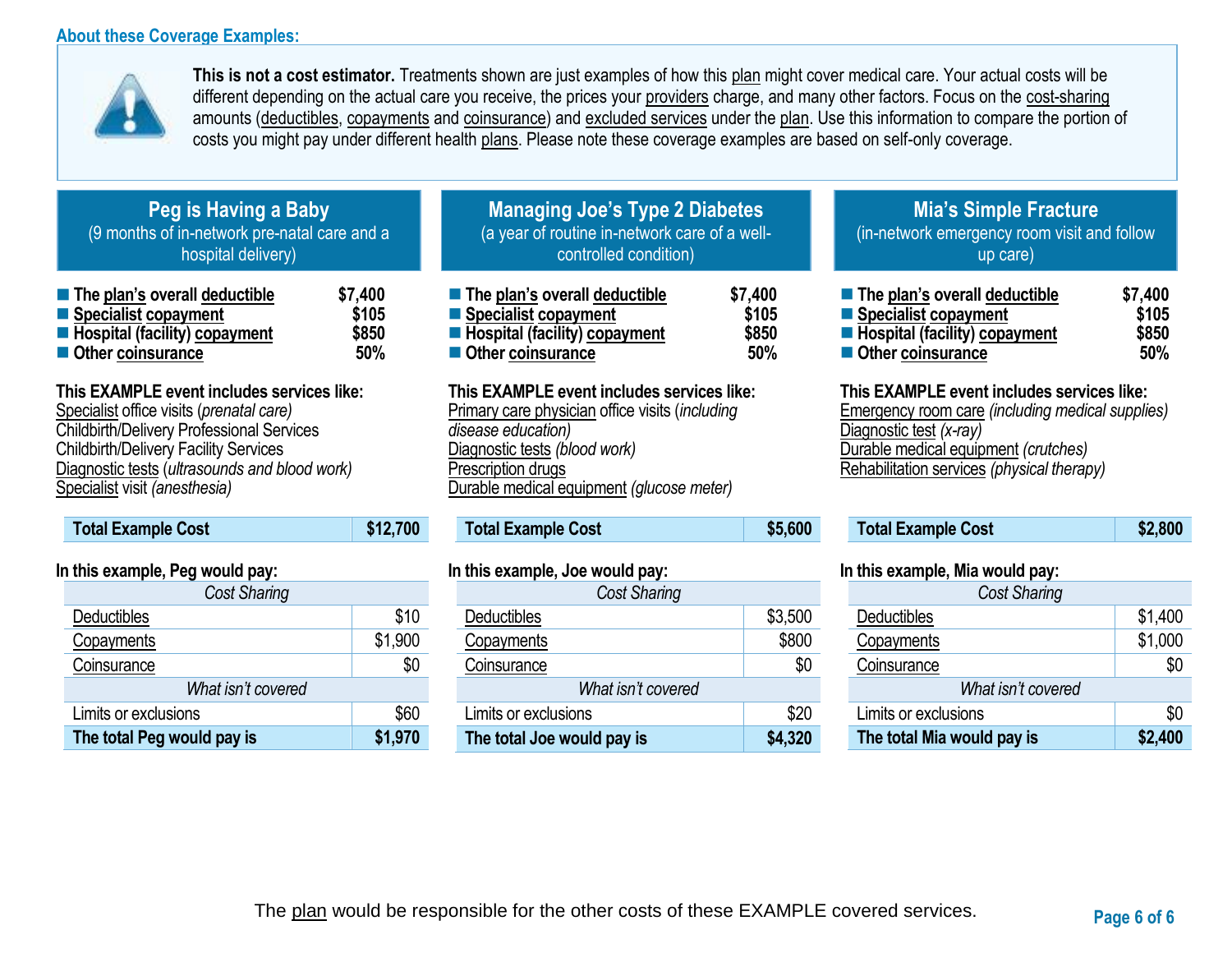

## Health care coverage is important for everyone.

We provide free communication aids and services for anyone with a disability or who needs language assistance.<br>We do not discriminate on the basis of race, color, national origin, sex, gender identity, age, sexual orientat health status or disability.

To receive language or communication assistance free of charge, please call us at 855-710-6984.

If you believe we have failed to provide a service, or think we have discriminated in another way, contact us to file a grievance.

| Office of Civil Rights Coordinator<br>300 E. Randolph St.<br>35th Floor<br>Chicago, Illinois 60601                          | Phone:<br>TTY/TDD:<br>Fax:<br>Email: | 855-664-7270 (voicemail)<br>855-661-6965<br>855-661-6960<br>CivilRightsCoordinator@hcsc.net                                                                        |
|-----------------------------------------------------------------------------------------------------------------------------|--------------------------------------|--------------------------------------------------------------------------------------------------------------------------------------------------------------------|
| You may file a civil rights complaint with the U.S. Department of Health and Human Services, Office for Civil Rights, at:   |                                      |                                                                                                                                                                    |
| U.S. Dept. of Health & Human Services<br>200 Independence Avenue SW<br>Room 509F, HHH Building 1019<br>Washington, DC 20201 | Phone:<br>TTY/TDD:                   | 800-368-1019<br>800-537-7697<br>Complaint Portal: https://ocrportal.hhs.gov/ocr/portal/lobby.jsf<br>Complaint Forms: http://www.hhs.gov/ocr/office/file/index.html |